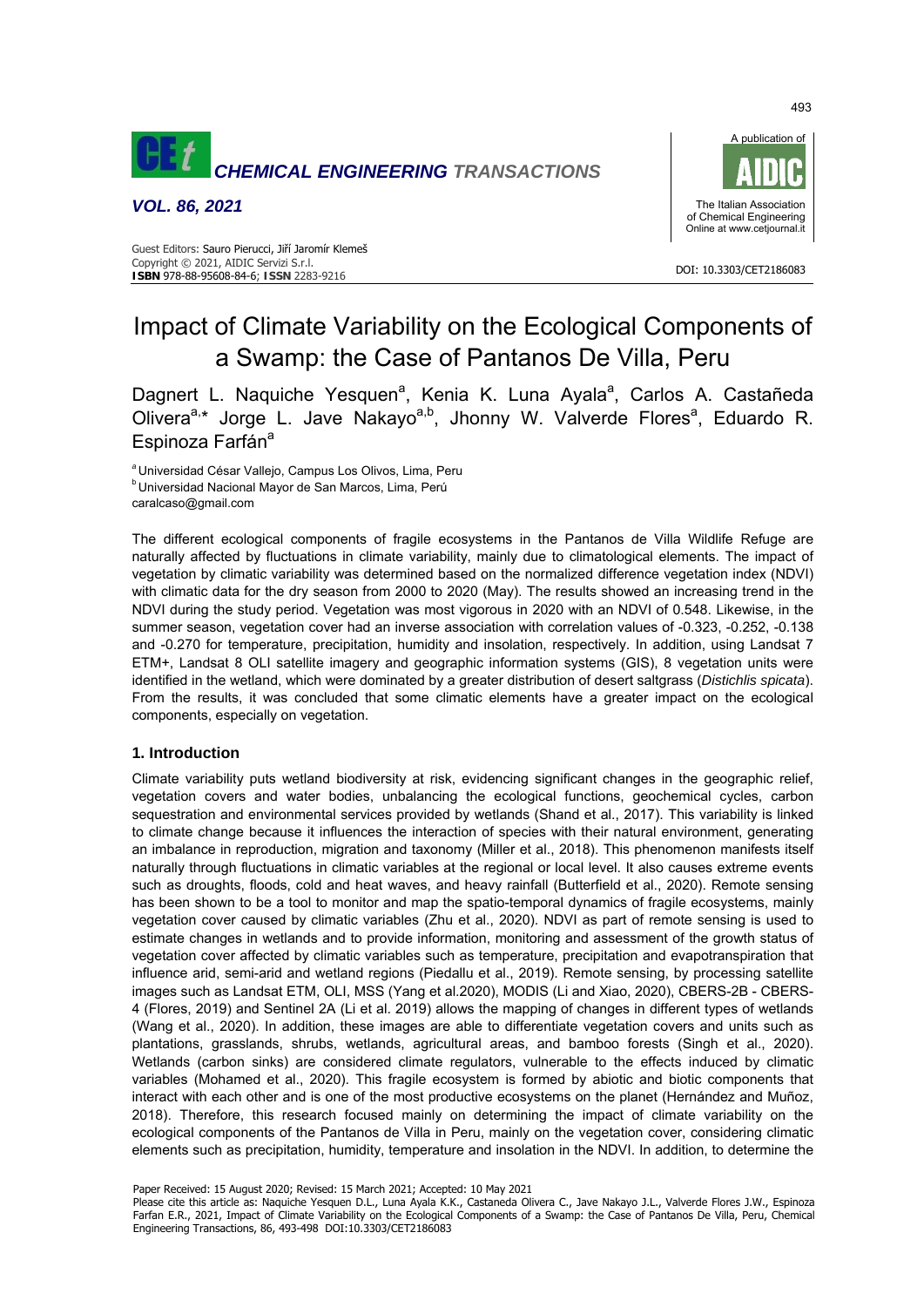effect of climate variability on the identification of vegetation units present in the study area during the summer season from 2000 to May 2020.

# **2. Materials and methods**

## **2.1 Study area**

The Pantanos de Villa Wildlife Refuge is a wetland located in the Chorrillos district of Peru. It is geographically located 12°10'- 12°13' S; 77° 01'-77°02' W, between 0 and 15 m.a.s.l., with an approximate extension of 263.27 ha (Pulido, 2018). The climatic condition is arid because it is located in the coastal strip; during the summer season there is a monthly rainfall with values of 0 to 5.5 mm, the temperature ranges from 15.6 to 26 °C, in the month of February there is an average relative humidity of 86%, in the winter season the temperature ranges from 14 to 19 °C and in August there is a maximum relative humidity of 92% (Garrote et al., 2020).

## **2.2 Data sets**

The data of the climatic variables (precipitation, temperature, humidity and insolation) were obtained from the National Service of Meteorology and Hydrology of Peru (SENAMHI) and the National Water Authority (ANA) of the Peruvian state. In addition, data from NASA's POWER project was used to complete the database of the variables studied. A total of 21 scenes were collected from two sets of Landsat images (ETM and OLI) acquired from the United States Geological Survey (USGS) platform.

## **2.3 Landsat image processing**

Pre-processing was done, which consists of correcting or calibrating the images to minimize errors. The corrections were made using ENVI 5.1 software. The radiometric correction allowed to improve the imperfections of each pixel, and the atmospheric correction allowed to eliminate the cloud cover (cirrus clouds). This last correction was made through the FLAASH (Fast Line-of-sight Atmospheric Analysis of Spectral Hypercubes) module. Subsequently, the corrected images were processed with ArcGIS 10.8 software through supervised classification. Ten representative points or training sites were chosen along the raster image to group the pixels with the same spectral signature, differentiating the different types of vegetation units. To validate the whole process, the maximum probability method was applied.

## **2.4 Calculation of NDVI and identification of vegetation units**

NDVI is related to vegetation conditions in the wetland. It is a numerical indicator whose range of variation is - 1 and +1, where positive values correspond to vegetation zones and negative values correspond to soil and water. To calculate the NDVI, the multispectral band combination method was applied according to each Landsat version. To facilitate the analysis of NDVI values, ranges from -1 to 0 were chosen for the nonvegetation class, from 0 to +0.25 for the mixed vegetation class and from +0.25 to +1 for the dense vegetation class. To map the NDVI dynamics present in the study area, the raster format was converted to a shapefile (shp). NDVI calculations for Landsat ETM and Landsat OLI satellites were performed using equation (1) and equation (2), respectively (Roy et al., 2016).

| $Psb4-Psb3$<br>$NDVI = \frac{PSD + PSD}{PSD4 + Psb3}$ | (1) |
|-------------------------------------------------------|-----|
| $Psb5 - Psb4$<br>$NDVI = \frac{PSDS}{PSDS + Psb4}$    | (2) |

Where, Ps b4 and Ps b3 correspond to the near infrared and red band of the Landsat 7 ETM version, respectively. Ps b5 (near infrared) and Ps b4 (red band) belong to Landsat 8 OLI.

On the other hand, the vegetation units were identified by means of the supervised classification that was executed using ArcGIS 10.8 software. This classification uses spectral signatures of the raster bands of the processed images in order to extract information from each vegetation unit found.

## **3. Results and discussion**

#### **3.1 Impact of climate variables on the NDVI**

The results revealed that the climatic variables generated a slight increase in vegetation within the wetland (Table 1). In the year 2000, areas with little vegetation and presence of water bodies were shown, obtaining an NDVI value of -0.057. For the years 2005, 2010, 2015 and 2020, NDVI values increased to 0.153, 0.359, 0.431 and 0.767, respectively, indicating greater vegetation in the areas. However, this does not mean that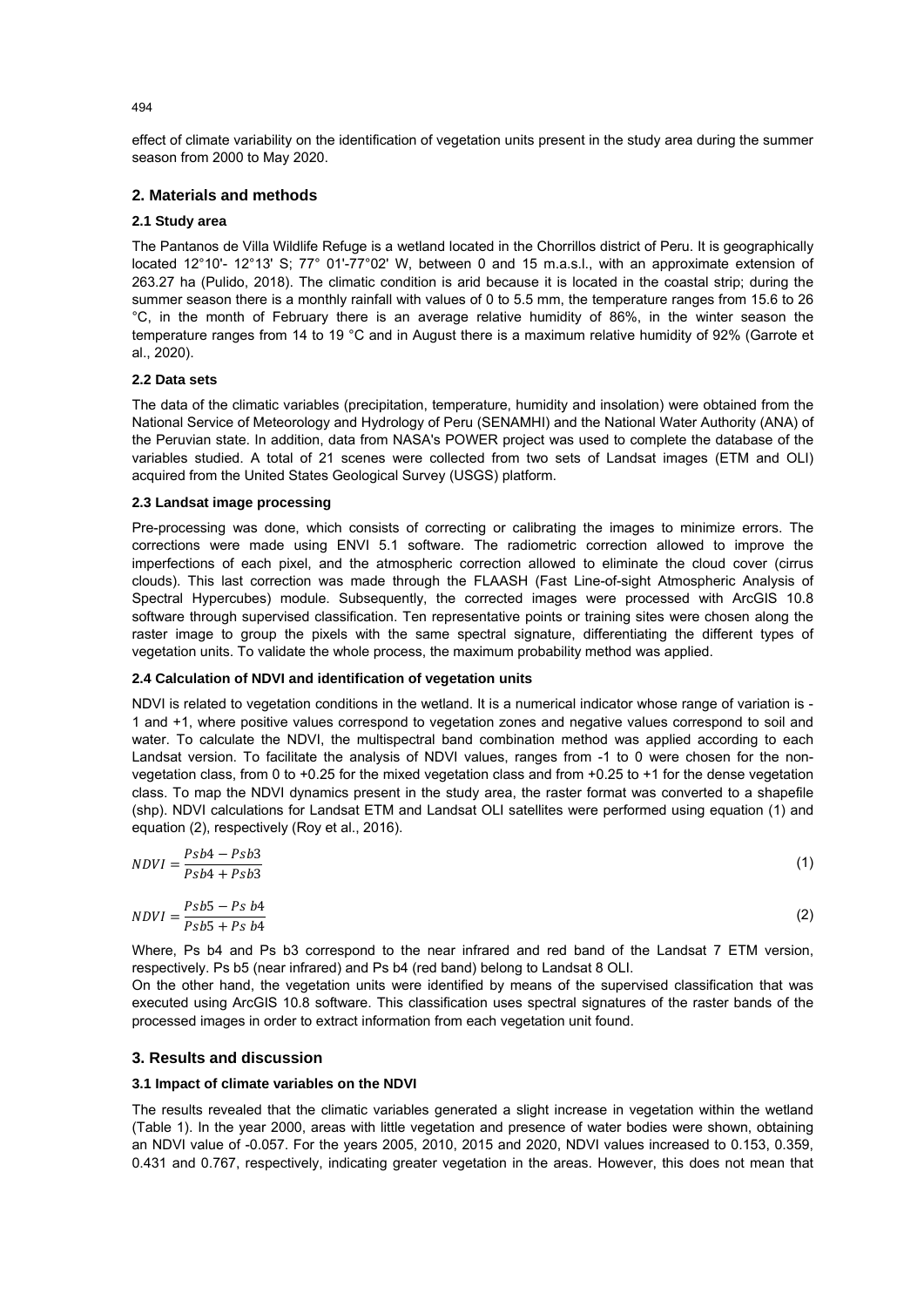vegetation is in suitable condition, because climate variability can influence vegetation growth and development (Ley et al., 2018). It has been documented that in dry seasons, variations in climatic variables have an effect on changes and expansion of vegetation cover by increasing NDVI values (Yang et al., 2020).

Rainfall during the summer season does not exceed 7 mm, showing anomalies and a downward trend from 2000 to 2014. In 2015, rainfall increased to a maximum of 6.08 mm, while in 2020, a significant decrease was observed (0.35 mm). Even under low rainfall conditions, NDVI continued to increase slightly to approach the value of 1 (dense vegetation), with a correlation of -0.323, indicating a low negative relationship.

Temperature had a negative correlation of -0.252, the behavior of this climatic variable slightly increased NDVI values, and consequently influenced the slight increase in vegetation during the summer. For the years 2000, 2005, 2010, 2015 and 2020, the temperature values were 20.7, 21, 19.3, 18.9 and 22.2°C, respectively, registering its highest value in the last year of study. These results are in contradiction with Chu (2019), who showed that NDVI in the summer season had positive correlations with temperature.

Humidity in the summer season showed a gradual decrease from 2000 onwards. However, from 2015 to 2020 it increased significantly from 70.7 to 77.5%, respectively, allowing water absorption in vegetation, and as a consequence, NDVI presented a very low negative association with a value of -0.138. According to Piedallu et al. (2019), humidity causes greenness in vegetation reflected in NDVI values. Other factors such as evapotranspiration and precipitation allow vegetation cover to modify the extent of other ecosystems and even biodiversity (Zhu et al., 2019).

In 2000, 2005, 2010 and 2015, insolation presented similar values which were 19.81, 19.91, 19.12 and 19.39 MJ/m2, respectively. Already in 2020 there was a decrease (18.21 MJ/m2), showing a low negative correlation of -0.270.

On the other hand, the changes experienced by wetlands are reflected in the degradation of ecological components that are caused by anomalies in climatic variables (Shen et al, 2019).

| Summer season        |                      |                       | Climatic variables  |                 |                                  |  |  |
|----------------------|----------------------|-----------------------|---------------------|-----------------|----------------------------------|--|--|
| year                 | <b>NDVI</b><br>value | Precipitation<br>(mm) | Temperature<br>(°C) | Humidity<br>(%) | Sunshine<br>(MJ/m <sup>2</sup> ) |  |  |
| 2000                 | $-0.057$             | 2.62                  | 20.7                | 72.8            | 19.81                            |  |  |
| 2005                 | 0.153                | 1.17                  | 21.0                | 70.8            | 19.91                            |  |  |
| 2010                 | 0.359                | 1.14                  | 19.3                | 70.2            | 19.12                            |  |  |
| 2015                 | 0.431                | 6.08                  | 18.9                | 70.7            | 19.39                            |  |  |
| 2020                 | 0.767                | 0.35                  | 22.2                | 77.5            | 18.21                            |  |  |
| Spearman correlation |                      | $-0.323$              | $-0.252$            | $-0.138$        | $-0.270$                         |  |  |

*Table 1: Values of climate variables, NDVI and Spearman correlation* 

#### **3.2 NDVI distribution and spatial dynamics**

The vegetation evolution of the wetland was mapped for the years 2000, 2005, 2010, 2015 and 2020. Figure 1 shows the maps of the three vegetation classes obtained by NDVI and the variations that occurred during the study period. The results revealed that dense vegetation had a positive evolution occupying larger areas within the wetland, i.e., a higher concentration of plant biomass. Likewise, the mixed vegetation class had a positive trend in the surface of the study area. Meanwhile, the non-vegetation class showed a decreasing trend allowing the decrease of areas with scarce vegetation and different areas occupied by other components (bare soil and water bodies), as shown in Table 2.

*Table 2: Values of the three vegetation classes for the period 2000 to 2020* 

| Summer season      | 2000             |       | 2005             |               | 2010                       |       | 2015             |       | 2020             |       |
|--------------------|------------------|-------|------------------|---------------|----------------------------|-------|------------------|-------|------------------|-------|
| Vegetation classes | Area<br>$(km^2)$ | %     | Area<br>$(km^2)$ | $\frac{0}{0}$ | Area<br>(km <sup>2</sup> ) | %     | Area<br>$(km^2)$ | %     | Area<br>$(km^2)$ | $\%$  |
| Non-vegetation     | 2.284            | 86.85 | 1.469            | 55.86         | 0.792                      | 30.11 | 0.668            | 25.39 | $\Omega$         | 0     |
| Mixed vegetation   | 0.334            | 12.90 | 1.163            | 44.14         | 1.272                      | 48.34 | 1.633            | 62.10 | 1.440            | 54.77 |
| Dense vegetation   | 0.004            | 0.24  | 0                | 0             | 0.558                      | 21.53 | 0.319            | 12.48 | 1.178            | 45.23 |

Figure 4 shows the variation of the three vegetation classes. In 2000 (see Figure 4-a), the area of the nonvegetation class (represented in yellow) is 2.284 km2 (86.85%) and presents an NDVI value of -0.264 that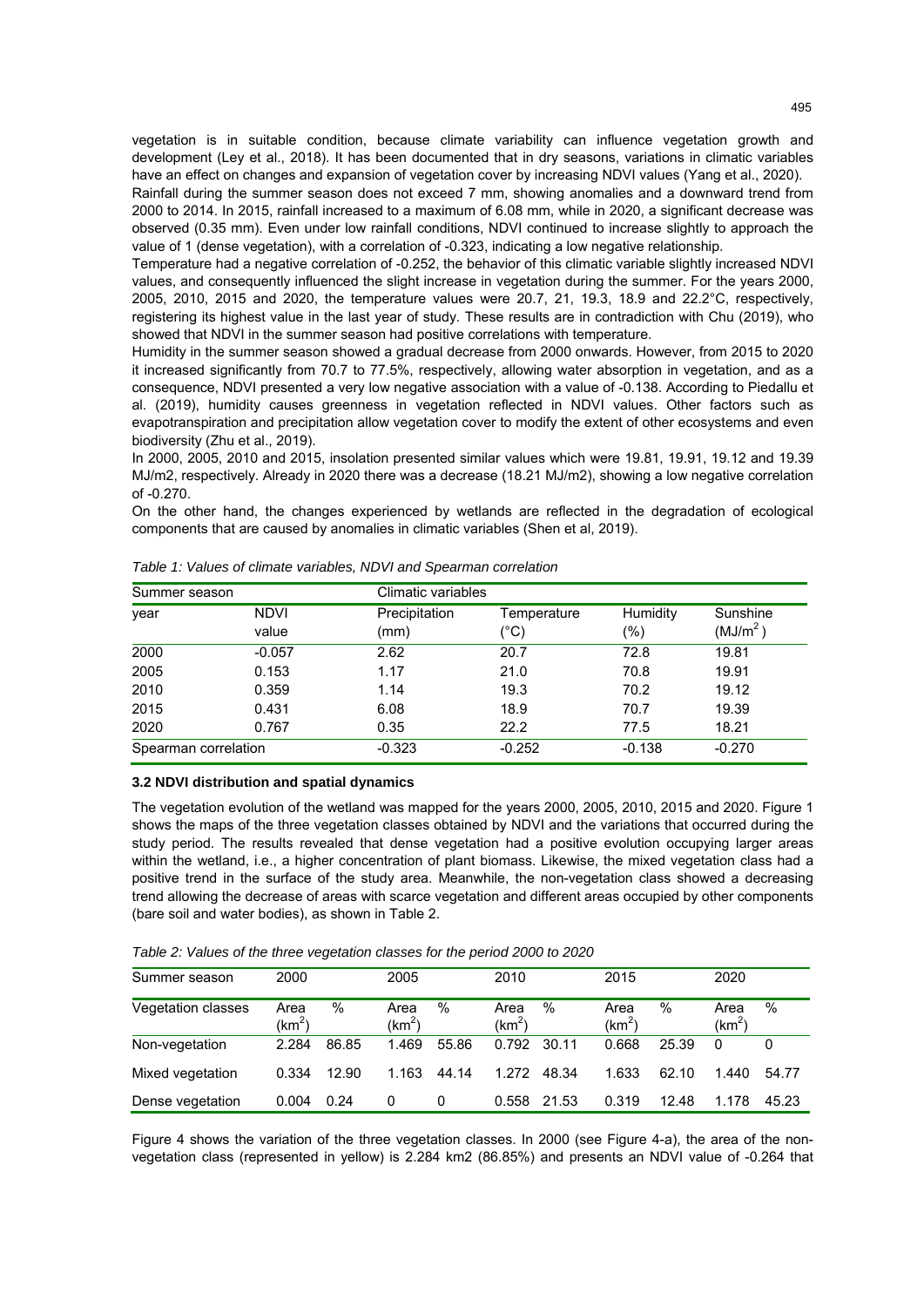shows the presence of water bodies, arid soils and areas of low vegetation cover. Mixed vegetation is the second most present class within the wetland, with an area of 0.334 km2 (12.90%). Meanwhile, the dense vegetation class had too small an area of 0.004 km2 (0.24%).

The dense vegetation class was not present in 2005 (Fig. 4-b), registering a null value, while mixed vegetation increased its area to 1.163 km2 (44.14%), and the extent of the non-vegetation class decreased to 0.792 km2 (30.11%).

Figure 4-c shows that in 2010 there was an increase in the areas of the dense and mixed vegetation classes, with values of 0.558 and 1.272 km2, respectively. Meanwhile, the area of the non-vegetation class decreased to 0.792 km2.

In 2015 (Fig. 4-d), the wetland had an increase in the area of mixed vegetation (1.633 km2), a slight decrease in the area of dense vegetation (0.319 km2) and a lower predominance of the non-vegetation class (0.792 km2).

By 2020 (Fig. 4-e), Pantanos de Villa was mostly occupied by the mixed (1,440 km2) and dense (1,178 km2) vegetation classes, with NDVI values of 0.219 and 0.548, respectively.



*Figure 1: Variation of the three vegetation classes: a) NDVI 2000, b) NDVI 2005, c) NDVI 2010, d) NDVI 2015 and e) NDVI 2020* 

A study conducted in a geographically similar context found that mixed vegetation occupied the greatest extent of the wetland during the years 2004 to 2018, however the areas of sparse vegetation were increasing due to the reduction of dense vegetation caused by different land uses and anthropogenic activities (Flores, 2019).

#### **3.3 Identification of vegetation units**

Table 3 shows the eight vegetation units identified by the two Landsat versions. The Landsat 7 (ETM+) image set identified 3 vegetation units including cumbungi (*Typha domingensis*), desert saltgrass (*Distichlis spicata*) and Chairmaker's bulrush (*Schoenoplectus americanus*). *Typha domingensis* is a species found in many wetlands and its ecological function is to improve the quality of water bodies as well as to restore fragile ecosystems (Eid et al. 2020). *Distichlis spicata* was most prevalent in the Pantanos de Villa, and is a species that grows in environments with saline soils (León et al., 1995). *Schoenoplectus americanus*, this species is found among aquatic grasses and saline soils with saltgrass (SERNANP, 2016).

On the other hand, with Landsat 8 (OLI) five vegetation units were digitally identified throughout the wetland, including: the species Salicornias (*Salicornia fruticosa*), a halophyte tolerant to high soil salinity levels and that can survive in arid areas (Marco et al., 2019); reed (*Phragmites australis*), a neophyte that grows in very wet soils (Jaklič et al, 2020); water lettuce (*Pistia stratiotes*), a floating aquatic macrophyte found in water channels (Jaklič, Koren and Jogan 2020); floating pennywort (*Hidrocotyle ranunculoides*), another aquatic species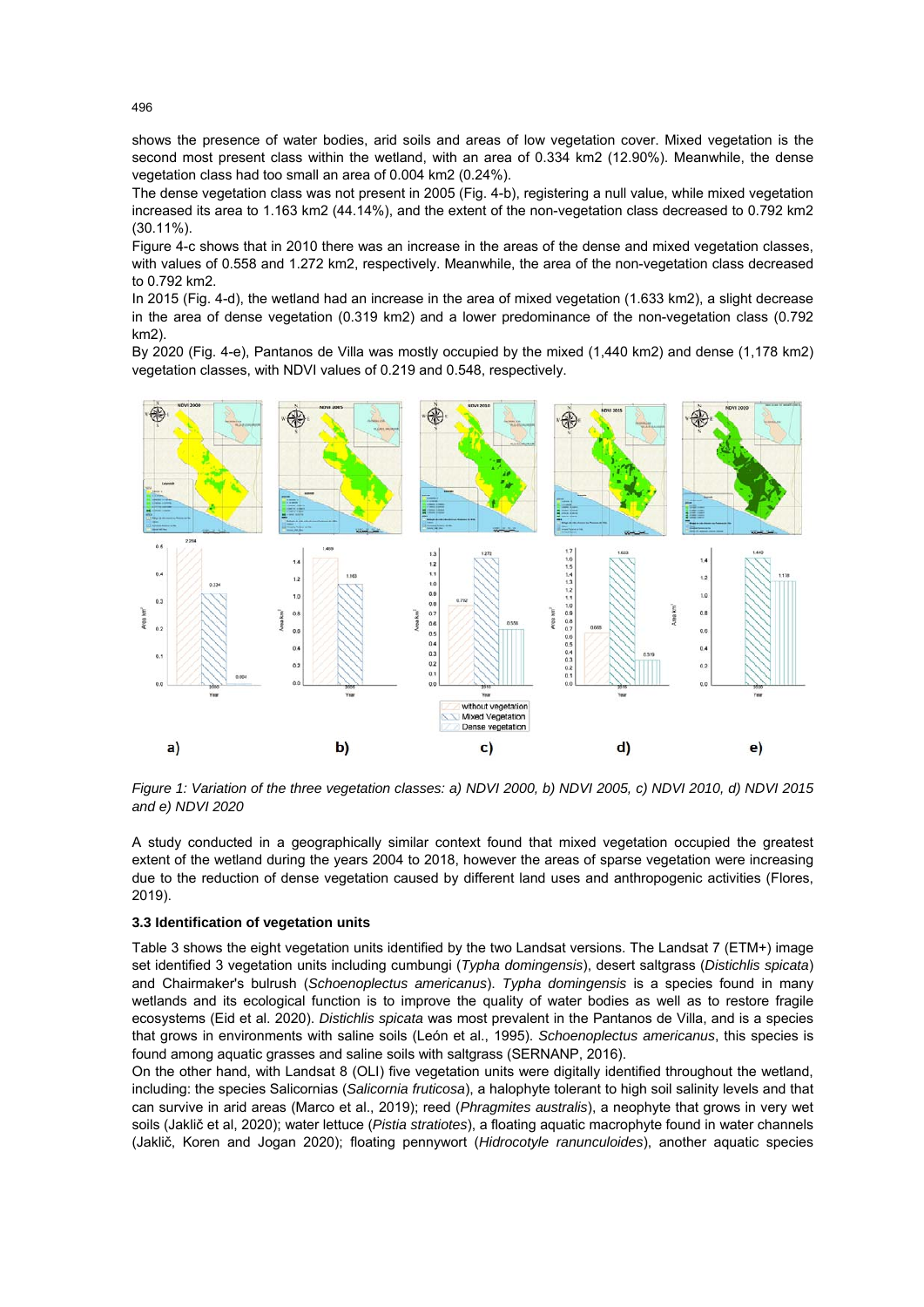found in slow-flowing waters (León and Sáenz 2020) and sawgrass (*Cladium Jamaicense*) which is a macrophyte that contributes to wetland restoration (Pulido et al. , 2020).

Previous studies have mapped wetlands as deciduous, coastal and other evergreen wetlands (Wang et al, 2020). In addition, other studies indicate that smaller-scale satellite image processing allows for differentiation of vegetation cover such as plantation, grasses, shrubs, wetlands, and agricultural areas (Singh et al., 2020), including bamboo forests (Li et al. 2019).

| Summer season             |                      |                           |
|---------------------------|----------------------|---------------------------|
| Satellite / sensor        | Vegetative unit      | Scientific name           |
|                           | Desert saltgrass     | Distichlis spicata        |
|                           | Chairmaker's bulrush | Schoenoplectus americanus |
|                           | Reed                 | Phragmites australis      |
| Landsat ETM / Landsat OLI | saw-grass            | Cladium Jamaicense        |
|                           | Cumbungi             | Typha domingensis         |
|                           | Salicornias          | Salicornia fruticosa      |
|                           | floating pennywort   | Hidrocotyle Ranunculoides |
|                           | Water lettuce        | Pistia stratiotes         |

*Table 3: Vegetative units identified with Landsat ETM and OLI* 

#### **4. Conclusions**

The research determined through mapping the impact of climate variability on the ecological components of the Pantanos de Villa. It was demonstrated that climate variability generates positive and negative impacts on vegetation, which was evidenced in the normalized difference vegetation index (NDVI). In addition, it was shown that the mixed vegetation had a greater area with respect to dense vegetation and non-vegetation. A total of eight vegetative units were also identified, with the species Distichlis spicata having the greatest presence in the Pantanos de Villa.

#### **Acknowledgments**

The authors would like to thank Universidad César Vallejo for the academic and technical support in carrying out the research.

#### **References**

- Butterfield Z., Buermann W., Keppel-Aleks G., 2020, Satellite observations reveal seasonal redistribution of northern ecosystem productivity in response to interannual climate variability, Remote Sens. Environ, 242, 111755.
- Chu H., Venevsky S., Wu C., Wang M., 2019, NDVI-based vegetation dynamics and its response to climate changes at Amur-Heilongjiang River Basin from 1982 to 2015, Sci, Total Environ, 650, 2051–2062.
- Duarte Hernández D., Avella Muñoz E.A., 2018, Análisis socio-ecológico de una iniciativa de restauración liderada por autoridades ambientales en Santander, Colombia, Colomb, For, 22, 68–86.
- Eid E.M., Galal T.M., Shaltout K.H., El-Sheikh M.A., Asaeda T., Alatar A.A., Alfarhan A.H., Alharthi A., Alshehri A.M.A., Picó Y., Barcelo D., 2020, Biomonitoring potential of the native aquatic plant Typha domingensis by predicting trace metals accumulation in the Egyptian Lake Burullus, Sci, Total Environ, 714, 136603.
- Flores, Nathalie E. F., 2019, Evaluación de las unidades de vegetación mediante sistemas de información geográfica y teledetección en Pantanos de Villa, Chorrillos - Lima. Univ. Católica Sedes Sapientiae 27.
- Garrote J., Ruiz V., Troncoso O.P., Torres F.G., Arnedo M., Elices M., Pérez-rigueiro J., 2020, Application of the Spider Silk Standardization Initiative (S3I) methodology to the characterization of major ampullate gland silk fibers spun by spiders from Pantanos de Villa wetlands (Lima, Peru), J Mech Behav Biomed Mater, 104023.
- Jaklič M., Koren Š., Jogan N., 2020, Alien water lettuce ( Pistia stratiotes L.) outcompeted native macrophytes and altered the ecological conditions of a Sava oxbow lake (SE Slovenia), Acta Bot Croat, 79, 35–42.
- León B., Cano A., Young K., 1995, La Flora Vascular de los Pantanos de Villa, Lima, Perú: Adiciones y guía para las especies comunes, Mus. Hist. Nat. UNMSM, 1–39.